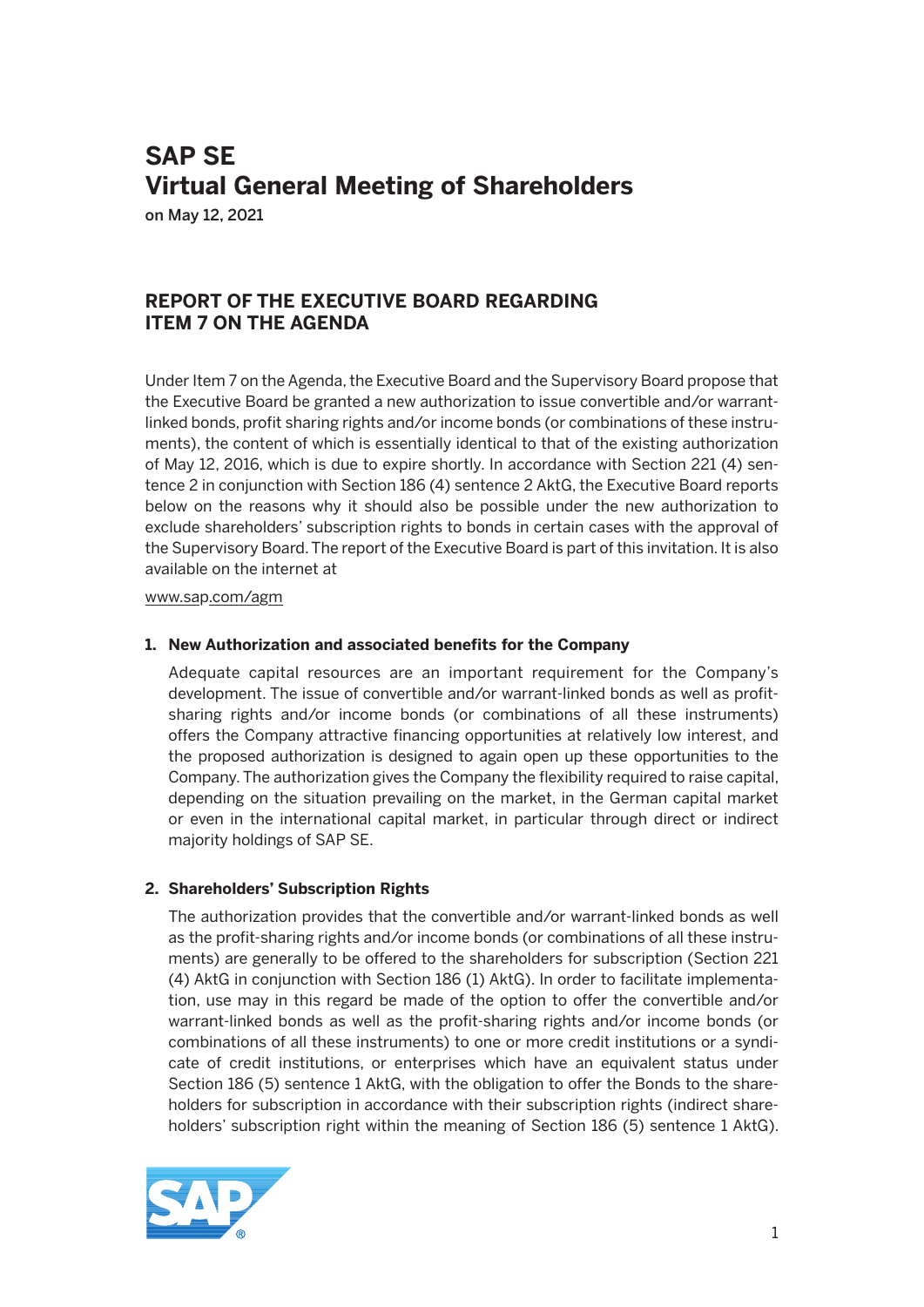If the Bonds are issued by a direct or indirect majority holding of SAP SE, SAP SE must ensure that the subscription rights of SAP SE shareholders are granted in accordance with the foregoing sentences.

#### **3. Exclusion of the Shareholders' Subscription Rights**

 The resolution proposal, however, provides for the option to exclude the shareholders' subscription rights in respect of the Bonds in the following cases.

#### **a) Fractional Shares**

 It is proposed that the Executive Board be authorized, subject to the consent of the Supervisory Board, to exclude fractional shares from the shareholders' subscription rights. Such fractional shares may result from the amount of the issue volume and the determination of a practicable subscription ratio. An exclusion of the shareholders' subscription rights in these cases facilitates the implementation of the capitalrelated measure, in particular of the shareholders' subscription rights.

#### **b) Anti-dilution Provisions with regard to bonds**

 It is further proposed that the Executive Board be granted the option, subject to the consent of the Supervisory Board, to exclude the shareholders' subscription rights in order to grant to the holders or creditors of previously issued conversion and option rights subscription rights in the scope to which they would have been entitled as shareholders following the exercise of the conversion or option rights. This will permit to grant to the holders or creditors of conversion or option rights already existing at this point in time subscription rights in lieu of a reduction of the conversion or option price as anti-dilution protection. Equipping bonds with antidilution protection is in line with standard market practice.

#### **c) Simplified Exclusion of Subscription Rights**

 It is further proposed that the Executive Board be authorized, applying Section 186 (3) sentence 4 AktG mutatis mutandis, to exclude, subject to the consent of the Supervisory Board, the shareholders' subscription rights to the extent the Bonds are issued with conversion or option rights or conversion or option obligations and structured such that the Bonds are issued at a price that is not substantially below their market value determined in accordance with generally accepted methods in particular of finance mathematics.

 This can be expedient in order to promptly respond to favorable conditions on the stock exchange and to quickly and flexibly place a Bond in the market on attractive conditions. The equity markets have become clearly more volatile. The ability to promptly react to market developments will therefore be vital for the result of the issue to be as favorable as possible. Favorable conditions that are as "near market" as possible can generally be established only if the Company is not bound by those conditions for an excessively long offer period. The issue of subscription rights generally requires a significant safety margin to be deducted in order to ensure the attractiveness of the conditions and thus the issue's chances of success over the entire offer period. It is true that Section 186 (2) AktG allows the subscription price (and thus the terms and conditions of the Bonds in the case of convertible and/or warrant-linked bonds) to be published three days prior to the expiration of the subscription period at the latest. In light of the volatility in the stock markets,

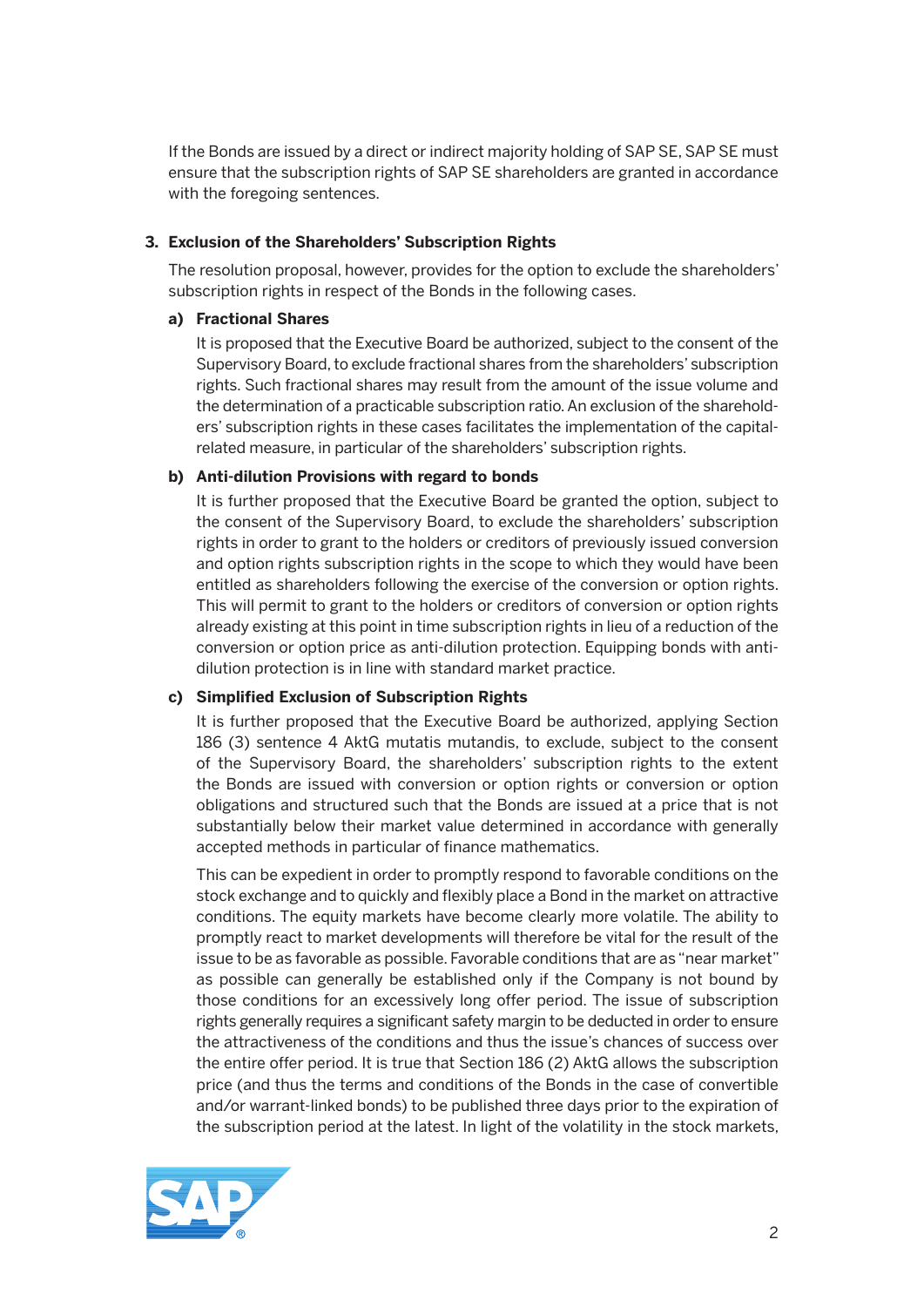however, this still involves a market risk, in particular a price change risk, for several days, which may lead to the deduction of safety margins in connection with the determination of the terms and conditions of the bonds and thus to conditions that are not optimal. In addition, even where shareholders' subscription rights are granted, a full placement will not automatically be ensured and an alternative placement with third parties will in any event involve additional expenses given the uncertainty of the exercise of such rights (subscription behavior). Finally, if the Company were to grant subscription rights, it would not be in a position to promptly react to a change in market conditions due to the length of the subscription period but would be exposed to declining share prices during the subscription period, which could lead to less favorable opportunities for the Company to procure capital.

 In this case of exclusion of shareholders' subscription rights in connection with the issue of convertible and warrant-linked bonds, the provision set forth in Section 186 (3) sentence 4 AktG regarding the simplified exclusion of shareholders' subscription rights applies mutatis mutandis pursuant to Section 221 (4) sentence 2 AktG. In order to comply with the threshold of 10% of capital stock that is applicable to the simplified exclusion of shareholders' subscription rights provided for in Section 186 (3) sentence 4 AktG, the authorization concerning the simplified exclusion of shareholders' subscription rights is limited to the issue of Bonds carrying conversion or option rights or obligations in respect of shares representing a pro rata amount of no more than 10% of the Company's capital stock in aggregate. The resolution proposal under Agenda Item 7 provides that, for the purpose of calculating the 10% threshold, the lower of the amounts of capital stock existing at the time the resolution concerning this authorization is adopted by the General Meeting of Shareholders of May 12, 2021 or at the time the authorization is exercised is to be relevant. Moreover, the resolution proposal provides for a deduction clause pursuant to which the 10% threshold will be reduced to the extent that other authorizations concerning the simplified exclusion of shareholders' subscription rights are exercised after adoption of the resolution by the General Meeting of Shareholders of May 12, 2021.

 The interests of the shareholders are safeguarded by the fact that the Bonds must not be issued substantially below their market value. This will prevent a significant economic dilution of the value of the shares. Whether or not the Bonds are issued substantially below their market value will be determined by calculating the market value of the convertible or warrant-linked bonds in accordance with generally accepted methods in particular of finance mathematics and comparing it with the offer price. The Executive Board will in its price determination, taking into account the situation then prevailing on the capital market, ensure that the deduction from the market value will be as low as possible. If the Executive Board considers it appropriate in any given situation to seek professional advice, it may rely on the support of third parties. For instance, a bank (or underwriting bank) involved in the issue may confirm in an appropriate form that the issue price will not be substantially below the market value of the shares. This may also be confirmed by a bank not involved in the issue or an auditing firm or any other expert. Such an effect would reduce the calculated value of a subscription right to virtually zero, so that no appreciable economic disadvantage will be suffered by the shareholders due to the exclusion of their subscription rights.

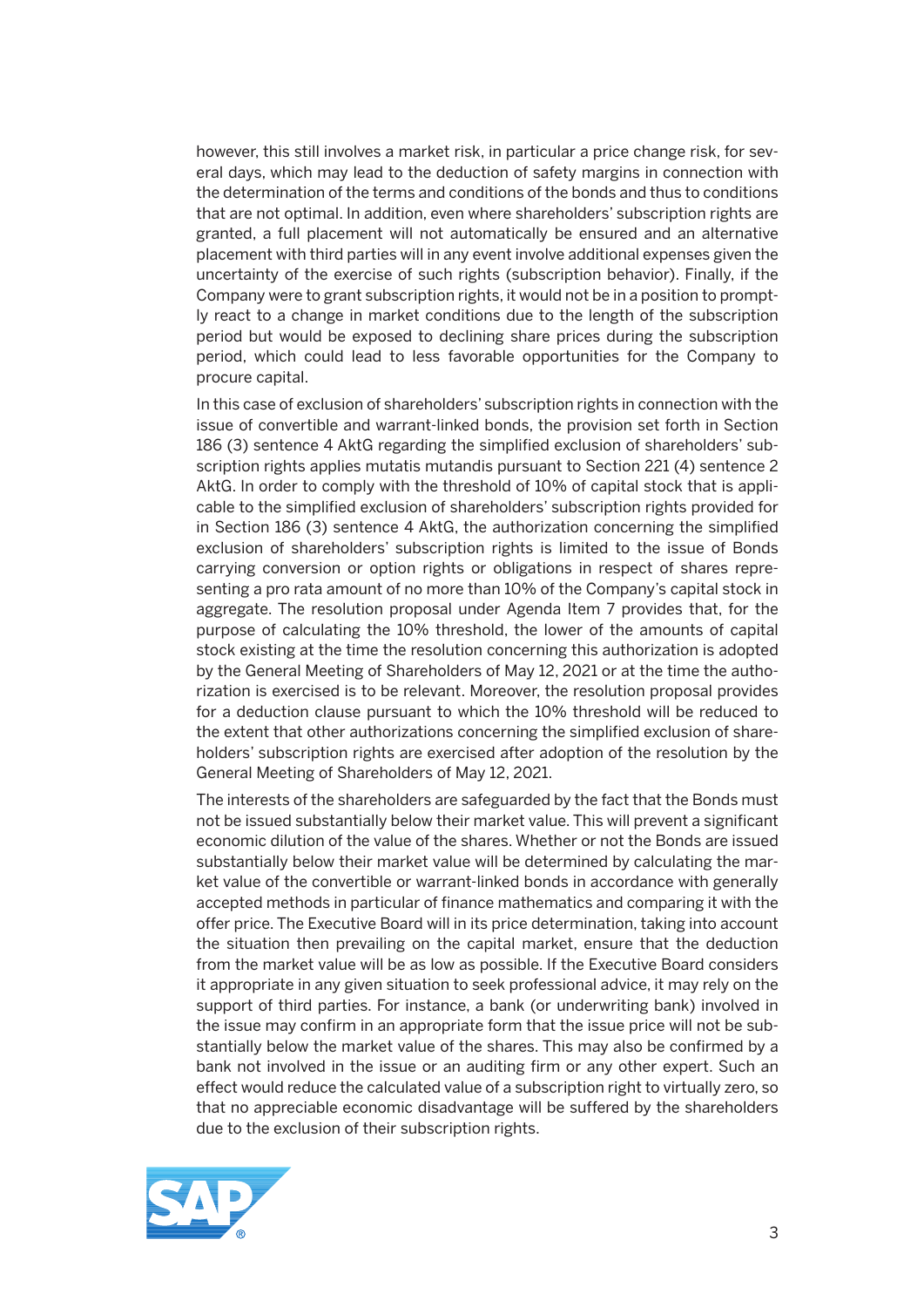Irrespective of such an examination by the Executive Board, the establishment of conditions that are in line with market standards and the associated avoidance of any appreciable dilution of the share value may also be achieved by a bookbuilding process. In such a process, the convertible or warrant-linked bonds are not offered at a fixed issue price but the issue price and/or individual conditions of the convertible and/or warrant-linked bonds (e.g. interest rate and conversion or option price) will be established on the basis of the purchase orders submitted by investors. As a result, the total value of the Bonds will be determined "near market".

 All of these measures will ensure that the value of the Company's shares is not significantly diluted as a result of the exclusion of shareholders' subscription rights. Moreover, the shareholders intending to maintain their share in the Company's capital stock have the option to acquire shares on the stock exchange on almost identical conditions.

#### **d) Overall Cap**

 The Executive Board may only make use of all the above authorizations to exclude subscription rights with regard to conversion or option rights or obligations to such an extent that the total amount of shares attributable thereto does not exceed 10% of the capital stock. This additionally limits the total scope of an issue of bonds with conversion or option rights or conversion or option obligations under exclusion of subscription rights. In this way, shareholders are additionally protected against a possible dilution of their existing shareholdings. Offsetting clauses ensure that the Executive Board also does not exceed the 10% limit by additionally making use of other authorizations to issue shares or to issue rights enabling or obligating the subscription of shares and in doing so also excludes shareholders' subscription rights.

#### **e) Exclusion of Shareholders' Subscription Rights for profit-sharing rights or income bonds which resemble debt obligations**

 Finally, where profit-sharing rights or income bonds without conversion or option rights or conversion or option obligations are to be issued, the Executive Board is authorised, subject to the consent of the Supervisory Board, to exclude shareholders' subscription rights entirely, provided these profit-sharing rights or income bonds resemble debt obligations, i.e. they do not represent membership rights in the Company, they do not grant a share in any liquidation proceeds and their interest due is not calculated on the basis of the annual net earnings, the net profit or the dividend. Moreover, in this case, the interest rate and issue price of the profit sharing rights or income bonds must reflect the market conditions for comparable debt instruments prevailing at the time of issue. If the above requirements are met, the exclusion of subscription rights does not place the shareholders at a disadvantage, since the profit-sharing rights or income bonds do not represent membership rights and do not grant a share in any liquidation proceeds or in profits generated by the Company. While the Bonds may provide for any interest payable to be subject to annual net earnings or a net profit being generated or a dividend being distributed, it would not be permissible for higher net earnings, higher net profit or a higher dividend to result in higher interest. The issue of profit-sharing rights or income bonds therefore neither changes nor dilutes the shareholders' voting rights nor their participation in the Company and

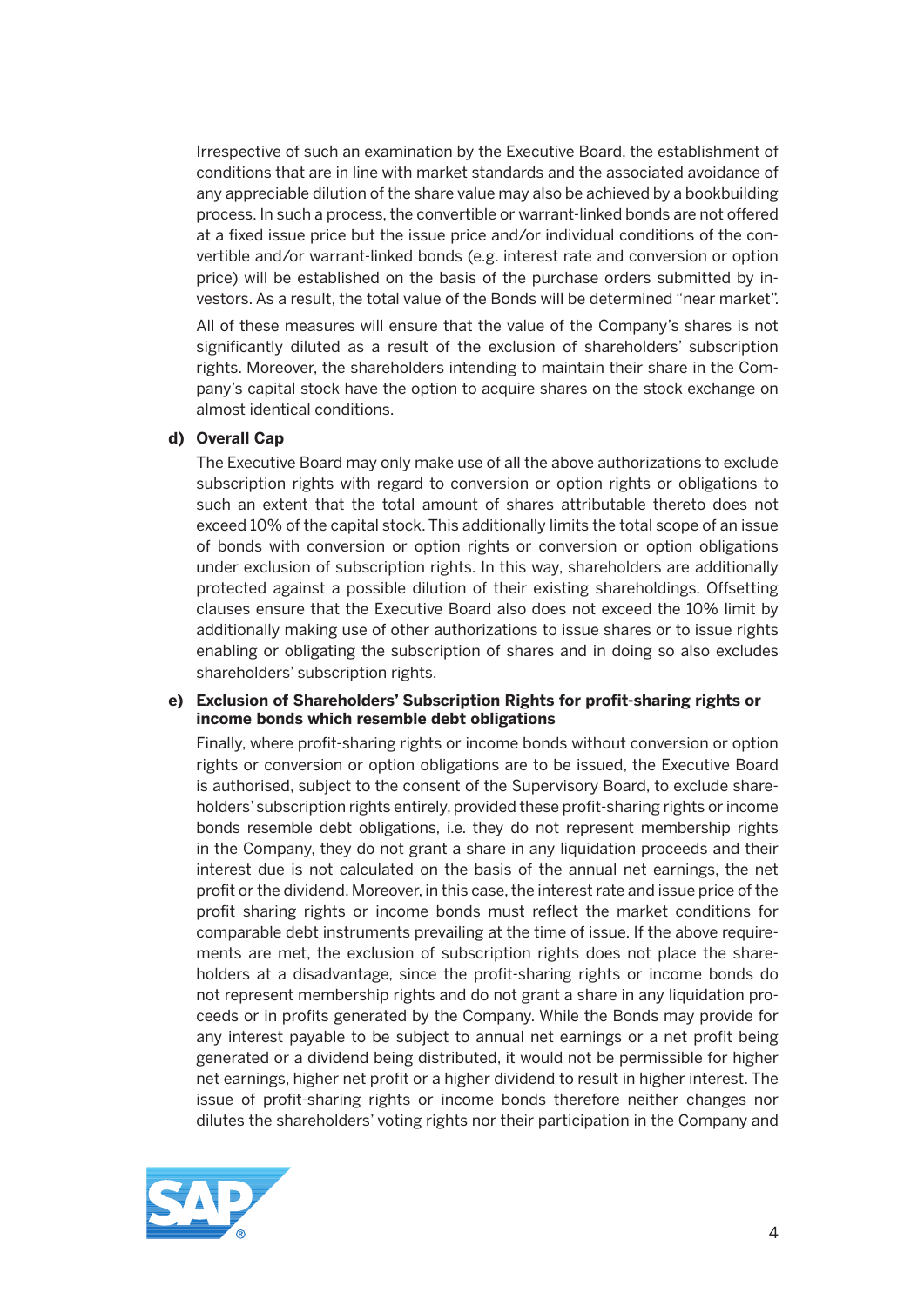its profits. Moreover, the binding requirement of issuing the Bonds on fair market terms where subscription rights are excluded ensures that subscription rights have no significant value.

#### **4. New Contingent Capital I**

 The purpose of Contingent Capital I that is to be newly created is to service the conversion or option rights linked to the convertible and/or warrant-linked bonds or upon fulfillment of the conversion and/or option obligations to the extent that no other methods of servicing these rights are used. The issue price of the new shares will be determined in accordance with lit. a) (gg) of the resolution proposed. In this provision, the bases for the determination of the minimum issue amount are stipulated in accordance with Section 193 (2) no. 3 AktG, as a result of which the Company will have extensive flexibility in fixing the terms and conditions of the Bonds.

 According to the resolution proposal, the conversion or option price to be determined for each share must, even in the event of a variable conversion ratio or a variable conversion or option price, be equivalent either – in the event that shareholders' subscription rights are excluded – to at least 80% of the average price of the SAP SE share in the XETRA trading system on the Frankfurt Stock Exchange (or any electronic trading system replacing the XETRA trading system) during the ten trading days preceding the day on which the Executive Board adopts the resolution on the issue of the convertible or warrant-linked bond or – in the event that shareholders' subscription rights are granted – to at least 80% of the average price of the SAP SE share in the XETRA trading system on the Frankfurt Stock Exchange (or any electronic trading system replacing the XETRA trading system) in the period from the start of the subscription period to the day immediately preceding the publication of the final terms pursuant to Section 186 (2) sentence 2 AktG. This average price will be the arithmetic mean of the closing auction prices. If no closing auction is effected in the relevant electronic trading system, the closing auction price will be replaced by the price determined in the last auction that takes place in the relevant electronic trading system on a trading day or, in the absence of any such auction, the last price determined in the relevant electronic trading system on that trading day. Section 9 (1) AktG is to remain unaffected, which means that shares must in no event be issued at a price below the pro rata amount of capital stock represented by them. Should any dilution of the economic value of the existing conversion or option rights occur during the term of the Bonds or warrants granting a conversion or option right and should no subscription rights be granted by way of compensation, it is intended that it should be possible for the conversion or option rights to be adjusted, without prejudice to Section 9 (1) AktG, in a manner preserving their value save to the extent that such adjustment is already governed by mandatory law. This will give the Executive Board the opportunity to include such dilution protection provisions as are customarily required in the Bond Terms. In any event, the pro rata amount of capital stock represented by the shares to be subscribed for each Definitive Bond must not exceed the lower of the principal amount or issue price per Definitive Bond.

 In deviation thereof, the conversion or option price for one share may, in the event of a conversion or option obligation, correspond to the average price of the SAP SE share in the XETRA trading system on the Frankfurt Stock Exchange (or any electronic trading system replacing the XETRA trading system) during the ten trading